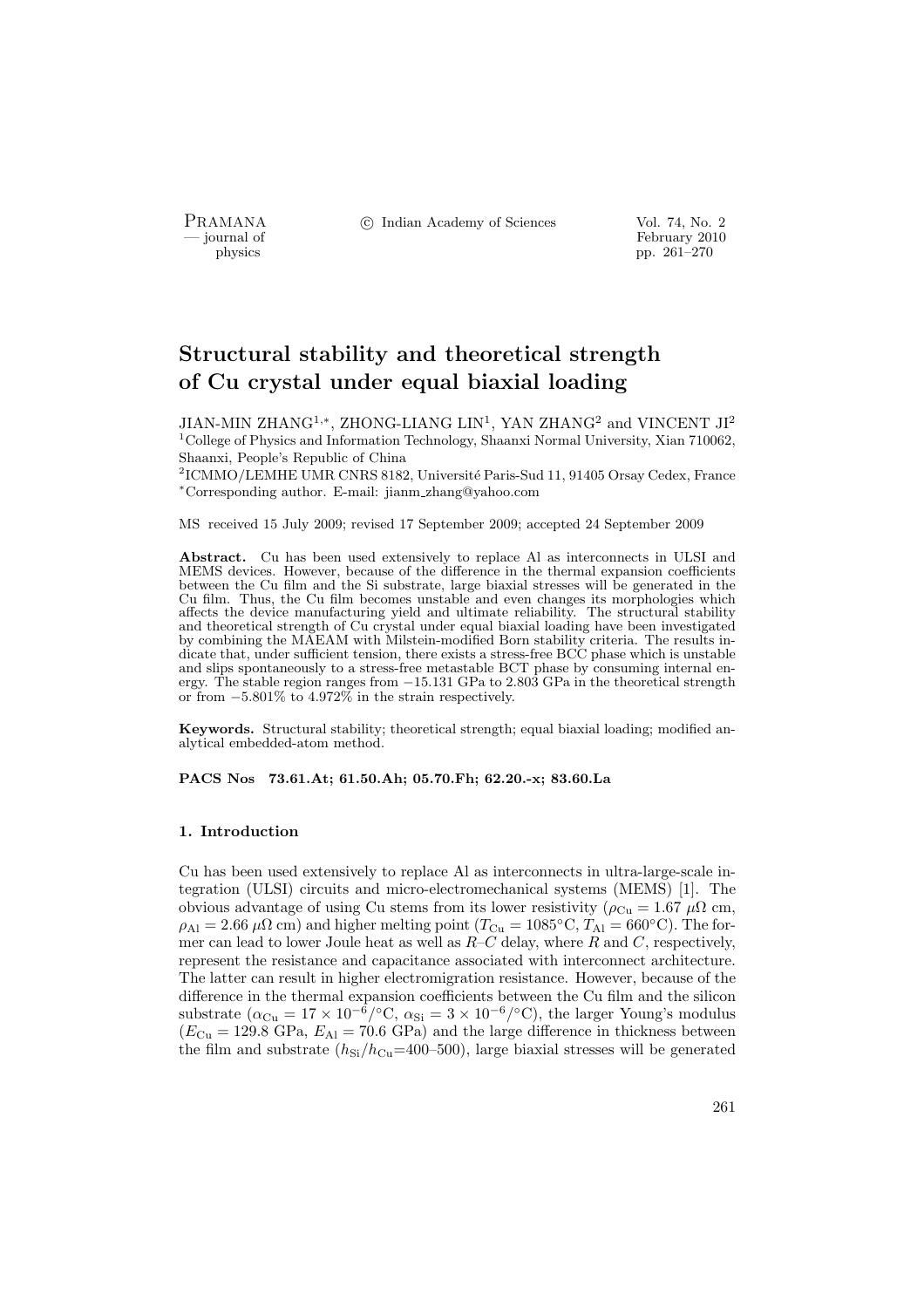

Figure 1. Two unit cells of initial FCC crystal.

in the Cu film during the thermal treatment process required for device fabrication and subsequent applications. When these stresses go beyond the theoretical strength, the Cu film becomes unstable and even changes its morphologies which are harmful to device manufacturing yield and ultimate circuit reliability. For example, large compressive stresses produce hillocks [2] on the film surface that lead to interlevel short circuiting between metallization layers. Large tensile stresses produce voids [3] in the film that locally reduce the film cross-section and current carrying capability of the interconnects. So it is necessary and important to study the structural stability and theoretical strength of Cu crystal under equal biaxial loading.

Although many experimental [4–7] and theoretical [8–16] methods have been used to investigate the structural stability and theoretical strength of various materials, most of them focus on the uniaxial [17] or hydrostatic [18] loading. In this paper, structural stability and theoretical strength of Cu crystal under equal biaxial loading along two edges of a unit cell are investigated by using the modified analytical embedded-atom method (MAEAM).

# 2. Computational methods

#### 2.1 Elastic theory

Figure 1 shows schematically two unit cells in an FCC crystal subjected to equal biaxial stresses parallel to edges  $a_2$  and  $a_3$  and perpendicular to edge  $a_1$ . We use distinct edges  $a_1$ ,  $a_2$  and  $a_3$  rather than the specific equivalence  $a_0$  of the initial FCC crystal to represent a general case. Thus, the edges  $a_1$ ,  $a_2$  and  $a_3$  will remain mutually perpendicular throughout the loading path (at least until failure occurs), i.e., the including angles  $a_4$ ,  $a_5$  and  $a_6$  will maintain their initial values of  $\pi/2$  and the initial FCC structure will change to the body-centred tetragonal (BCT) structure (see black atoms) with edges  $b_1$ ,  $b_2$  and  $b_3$  ( $b_1 \equiv a_1$ ,  $b_2 \equiv b_3 \equiv b_4$  $(\sqrt{2}/2)a_2$ ) and the including angles  $b_4$ ,  $b_5$  and  $b_6$  also maintaining the value  $\pi/2$ as  $a_2 \equiv a_3$ .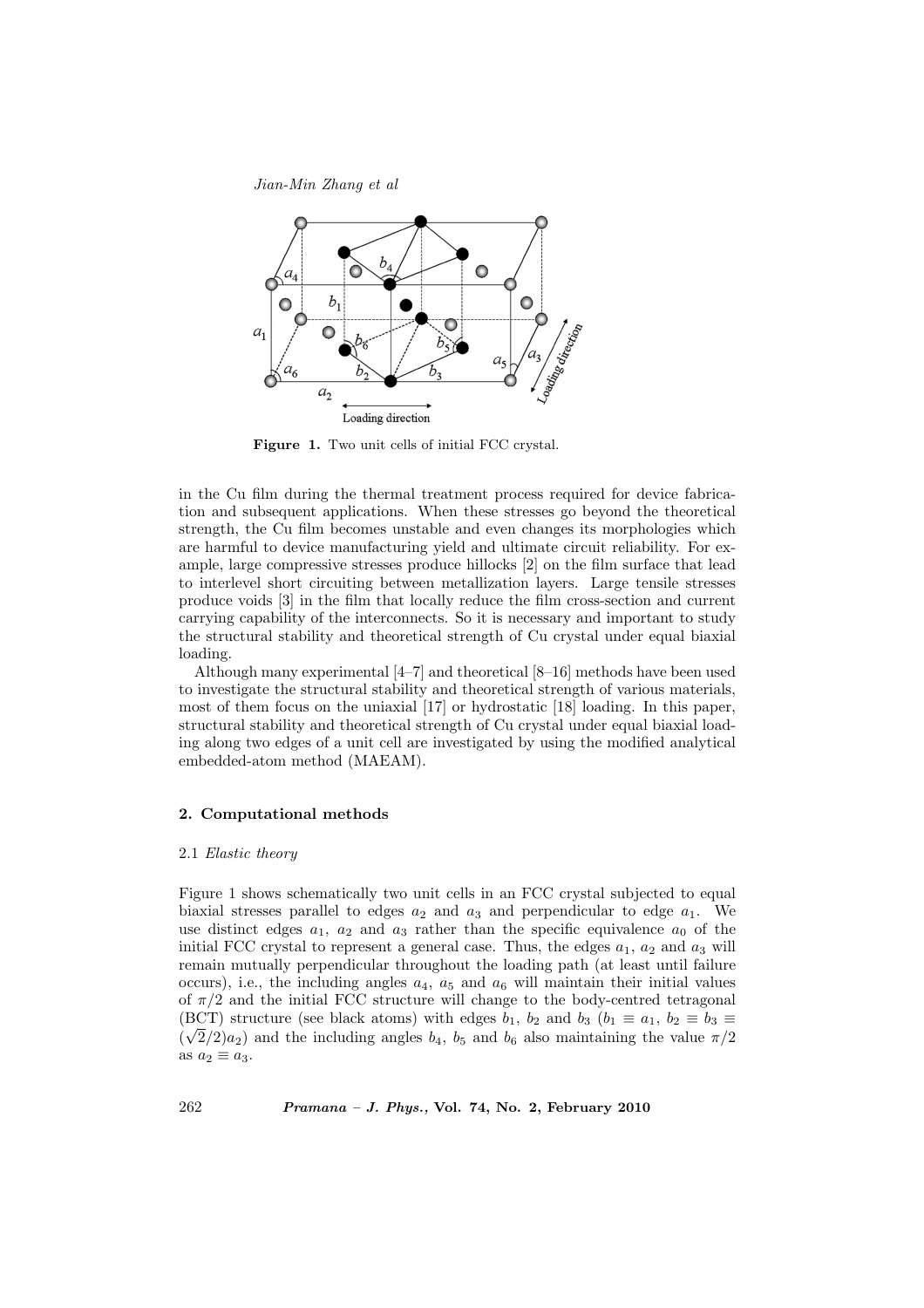#### Structural stability and theoretical strength of Cu crystal

The stress  $\sigma_{\alpha}$  can be expressed as

$$
\sigma_{\alpha} = \frac{d_{\alpha}}{V} \frac{\partial E_{i}}{\partial a_{\alpha}} \bigg|_{\{a_{\alpha}\}}, \quad \alpha = 1, 2, 3, 4, 5, 6 \tag{1}
$$

where  $E_i$  is the internal energy per atom,  $V = a_1 \times a_2 \times a_3/4$  is the current volume per atom,  $d_{\alpha} = a_{\alpha}$  for the normal stresses  $\sigma_{\alpha}$   $(\alpha = 1, 2, 3)$  and  $d_{\alpha} = 1$  for the shear stresses  $\sigma_{\alpha}$  ( $\alpha = 4, 5, 6$ ).

The elastic moduli  $B_{\alpha\beta}$  can be expressed in terms of the second derivatives of the internal energy with respect to the lattice parameters  $a_{\alpha}$ 

$$
B_{\alpha\beta} = \left. \frac{\partial^2 E_i}{\partial a_{\alpha} \partial a_{\beta}} \right|_{\{a_{\alpha}\}}, \quad \alpha, \beta = 1, 2, 3, 4, 5, 6. \tag{2}
$$

The necessary and sufficient conditions for the tetragonal lattice to be in stable equilibrium with respect to arbitrary homogeneous lattice strains are expressed in terms of the four independent moduli  $B_{\alpha\beta}$  [8]

$$
B_{12} > 0,\tag{3}
$$

$$
B_{23} > 0,\tag{4}
$$

$$
B_{22} - B_{23} > 0,\t\t(5)
$$

$$
B_{11}(B_{22} + B_{23}) - 2B_{12}^2 > 0. \tag{6}
$$

These relations also imply  $B_{11} > 0$ ,  $B_{22} > 0$ . The theoretical strength is the value of the stress at which any one of the above four conditions is not satisfied.

# 2.2 MAEAM

In the MAEAM, the energy per atom  $E_i$  in the crystal is expressed as [19,20]

$$
E_{i} = F(\rho_{i}) + \frac{1}{2} \sum_{j(\neq i)} \phi(r_{ij}) + M(P_{i}),
$$
\n(7)

$$
\rho_i = \sum_{j(\neq i)} f(r_{ij}),\tag{8}
$$

$$
P_i = \sum_{j(\neq i)} f^2(r_{ij}),\tag{9}
$$

where  $F(\rho_i)$  is the energy to embed an atom i at site i with electron density  $\rho_i$ , which is given by a linear superposition of the spherically averaged atomic electron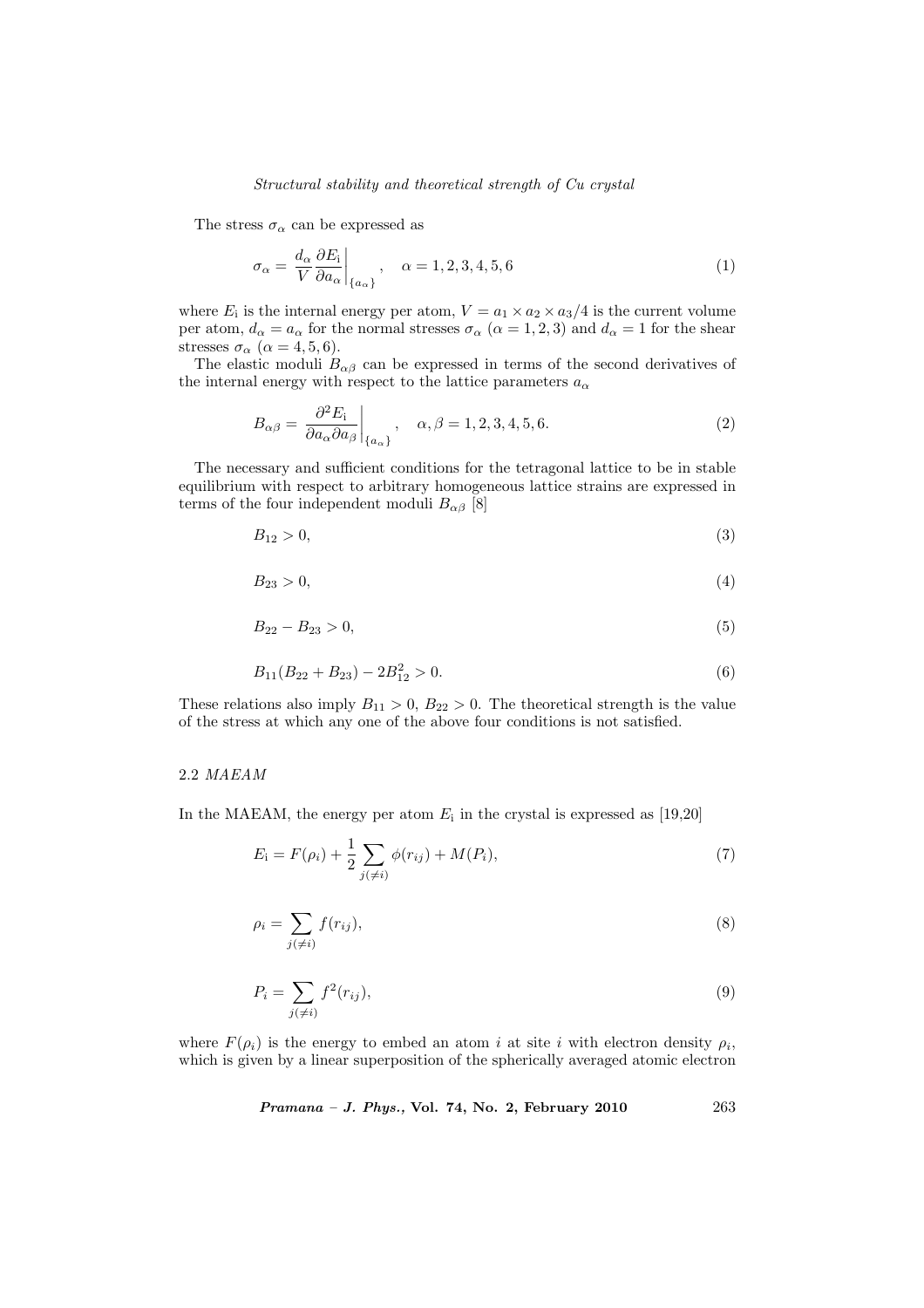density of other atoms  $f(r_{ij})$ ,  $\phi(r_{ij})$  is the interaction potential between atoms i and j and  $M(P_i)$  is the modified term that describes the energy change due to the non-linear superposition of atomic electronic density  $P_i$ .  $r_{ij}$  is the distance of atom  $j$  from atom  $i$  at site  $i$  which is chosen as the origin of the coordinate system so that the subscript i in  $r_{ij}$  will be neglected in the following sections for convenience. For an FCC lattice subjected to uniform deformations, the vector  $\vec{r}_j$  passing from the origin to the atom  $j$  can be written as

$$
\vec{r}_j = \sum_{\alpha=1}^3 r_{j\alpha} \hat{a}_\alpha = \frac{1}{2} \sum_{\alpha=1}^3 l_{j\alpha} a_\alpha \hat{a}_\alpha, \qquad (10)
$$

where  $\hat{a}_{\alpha}$  are unit vectors in the directions of the cell edges  $a_{\alpha}(\alpha = 1, 2, 3)$ . The reason for introducing the factors  $\frac{1}{2}a_{\alpha}$  into (10) is to maintain  $l_{j\alpha}$  as integers and subject to the condition that the sum  $l_{j1}+l_{j2}+l_{j3}$  is even. The embedding function  $F(\rho_i)$ , pair potential  $\phi(r_j)$ , modified term  $M(P_i)$  and atomic electron density  $f(r_j)$ take the following forms [19,20]:

$$
F(\rho_i) = -F_0 \left[ 1 - n \ln \left( \frac{\rho_i}{\rho_e} \right) \right] \left( \frac{\rho_i}{\rho_e} \right)^n, \tag{11}
$$

$$
\phi(r_j) = k_0 + k_1 \left(\frac{r_j}{r_{1e}}\right) + k_2 \left(\frac{r_j}{r_{1e}}\right)^2 + k_3 \left(\frac{r_j}{r_{1e}}\right)^6 + k_4 \left(\frac{r_j}{r_{1e}}\right)^{-12} + k_5 \left(\frac{r_j}{r_{1e}}\right)^{-1},
$$
\n(12)

$$
M(P_i) = \gamma \left\{ 1 - \exp \left[ -\left( \ln \left| \frac{P_i}{P_e} \right| \right)^2 \right] \right\},\tag{13}
$$

$$
f(r_j) = f_e \left(\frac{r_{1e}}{r_j}\right)^6,\tag{14}
$$

where the subscript e indicates equilibrium state and  $r_{1e}$  is the first nearestneighbour distance at equilibrium. In this paper, the cut-off distances of pair potential  $\phi(r_i)$  and atomic electron density  $f(r_i)$  are selected as  $r_{ce} = r_{5e} + k_{ce}(r_{6e} - r_{5e})$ and  $r_c = r_{6e} + 0.75(r_{7e} - r_{6e})$ , respectively, where  $k_{ce}$  is the model parameter and  $r_{5e}$ ,  $r_{6e}$  and  $r_{7e}$  are the fifth, sixth and seventh neighbour distance at equilibrium, respectively.  $F_0$  and  $f_e$  can be calculated from [20]

$$
F_0 = E_c - E_{1f},\tag{15}
$$

$$
f_e = \sqrt{E_c}/V_0,\tag{16}
$$

where  $E_c$  is the cohesive energy and  $E_{1f}$  is the monovacancy formation energy and  $V_0 = a_0^3/4$  is the initial atomic volume in FCC structure.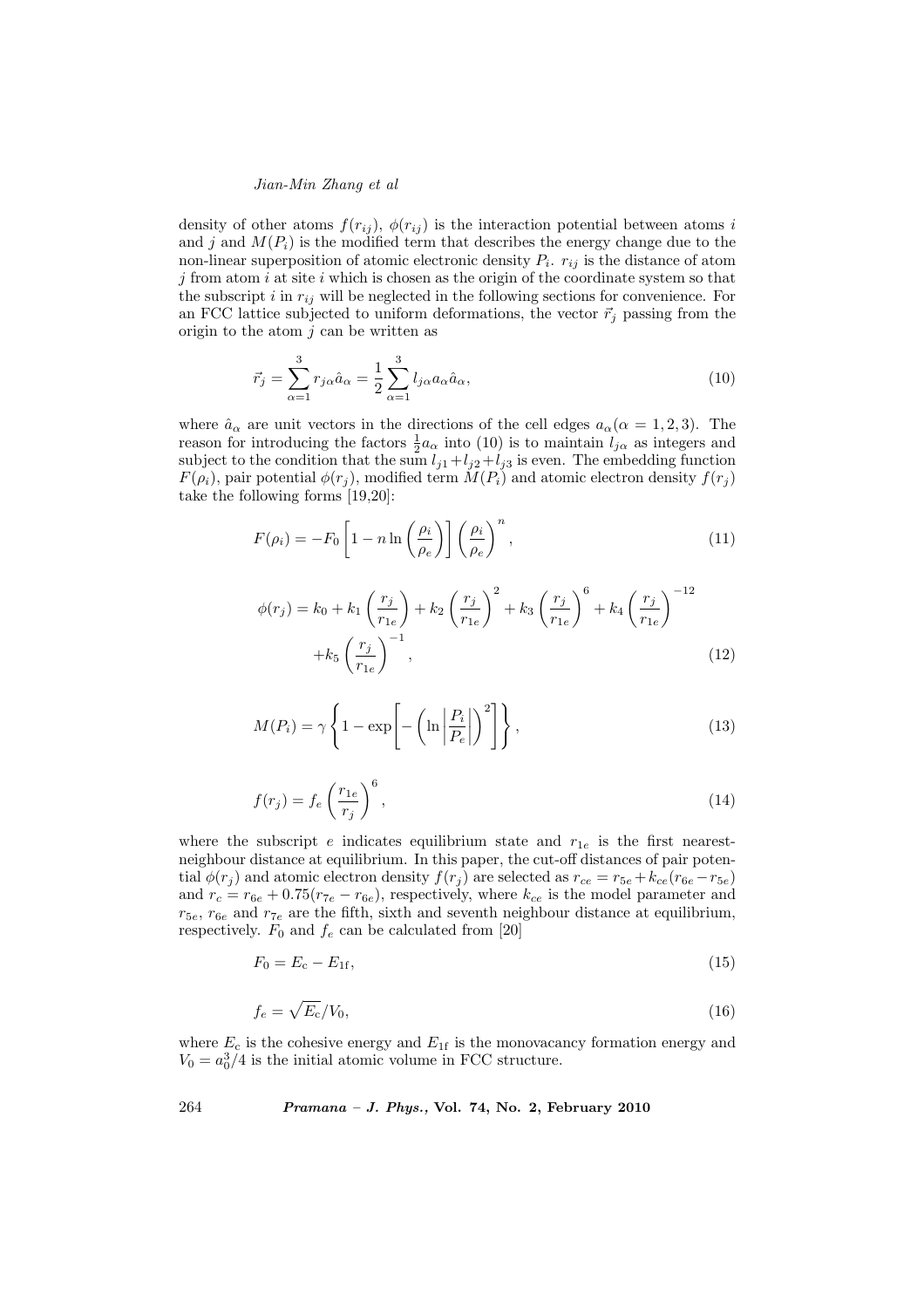**Table 1.** The input physical parameters for Cu.  $a$  is in  $\AA$ ,  $E_c$  and  $E_{1f}$  are in eV and  $C_{ij}$  are in GPa.

| a <sub>0</sub> | $E_c$                                                                                                                        | $E_{1f}$ | $C_{11}$ | $C_{12}$ | $C_{\it 44}$ |
|----------------|------------------------------------------------------------------------------------------------------------------------------|----------|----------|----------|--------------|
| 3.6147         | 3.49                                                                                                                         | 1.17     | 169      | 122      | 75.3         |
|                | <b>Table 2.</b> The calculated parameters for Cu, n and $k_{ce}$ are dimensionless, $F_0$ ,<br>$\gamma$ and $k_i$ are in eV. |          |          |          |              |

| $n \kappa_{ce}$ $F_0$ |  |                                                                                                       |  | k:2 |  |  |
|-----------------------|--|-------------------------------------------------------------------------------------------------------|--|-----|--|--|
|                       |  | $0.60$ $0.3$ $2.32$ $0.00316257$ $1.499487$ $-0.650171$ $0.097645$ $-0.000056$ $0.098837$ $-1.178326$ |  |     |  |  |

The remaining model parameters can be calculated from the physical parameters [20], the lattice constant  $a_0$ , cohesive energy  $E_c$ , monovacancy formation energy  $E_{1f}$ and elastic constants  $C_{11}$ ,  $C_{12}$  and  $C_{44}$ . The physical parameters used in this paper and the calculated model parameters for Cu are listed in tables 1 and 2, respectively.

Based on the symmetry of the tetragonal crystal and using  $(1)-(2)$ , and  $(7)-(16)$ we get

$$
\sigma_{\alpha} = \frac{1}{V} \left[ F'(\rho) \sum_{j} \frac{(r_{j\alpha})^{2}}{r_{j}} f'(r_{j}) + \frac{1}{2} \sum_{j} \frac{(r_{j\alpha})^{2}}{r_{j}} \phi'(r_{j}) \right]
$$
  
\n
$$
+2M'(P) \sum_{j} \frac{(r_{j\alpha})^{2}}{r_{j}} f(r_{j}) f'(r_{j}) \left[ \frac{a_{0}}{a_{\alpha}} \right], \qquad (17)
$$
  
\n
$$
B_{11} = \left\{ F''(\rho) \left( \sum_{j} \frac{(r_{j1})^{2}}{r_{j}} f'(r_{j}) \right)^{2} + F'(\rho) \sum_{j} \left( \frac{(r_{j1})^{2}}{r_{j}} \right)^{2} \right.
$$
  
\n
$$
\times \left( f''(r_{j}) - \frac{f'(r_{j})}{r_{j}} \right) + F'(\rho) \sum_{j} \frac{(r_{j1})^{2}}{r_{j}} f'(r_{j})
$$
  
\n
$$
+ \frac{1}{2} \sum_{j} \left( \frac{(r_{j1})^{2}}{r_{j}} \right)^{2} \left( \phi''(r_{j}) - \frac{\phi'(r_{j})}{r_{j}} \right)
$$
  
\n
$$
+ \frac{1}{2} \sum_{j} \frac{(r_{j1})^{2}}{r_{j}} \phi'(r_{j}) + 4M''(P) \left[ \sum_{j} f(r_{j}) f'(r_{j}) \frac{(r_{j1})^{2}}{r_{j}} \right]^{2}
$$
  
\n
$$
+ 2M'(P) \sum_{j} \left( \frac{(r_{j1})^{2}}{r_{j}} \right)^{2} \left( f'(r_{j})^{2} + f(r_{j}) f''(r_{j}) - \frac{f'(r_{j}) f(r_{j})}{r_{j}} \right)
$$
  
\n
$$
+ 2M'(P) \sum_{j} \frac{(r_{j1})^{2}}{r_{j}} f(r_{j}) f'(r_{j}) \right\} \left( \frac{1}{a_{1}} \right)^{2}, \qquad (18)
$$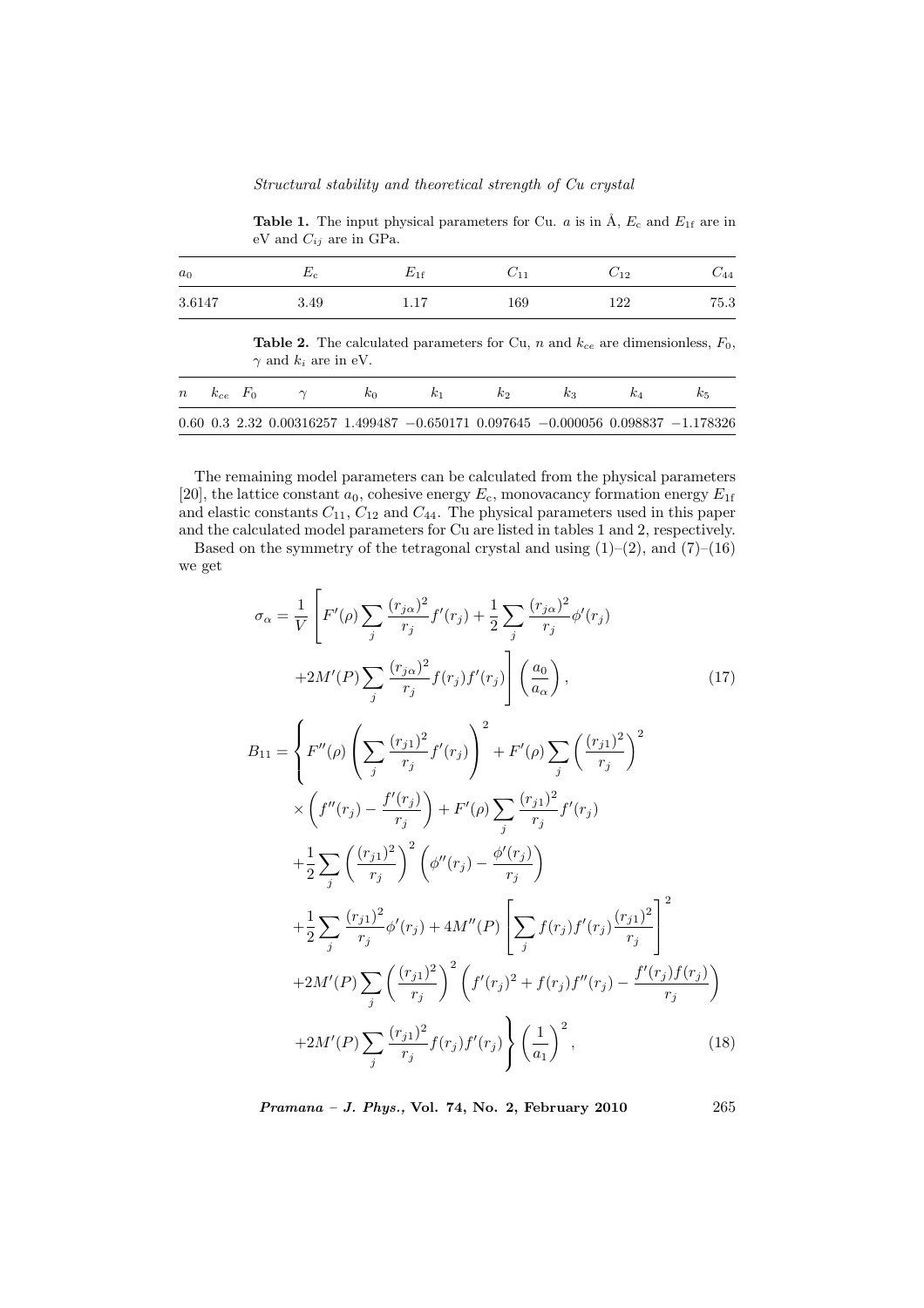$$
B_{12} = \left\{ F''(\rho) \left[ \sum_{j} \frac{(r_{j1})^2}{r_j} f'(r_j) \right] \left[ \sum_{m} \frac{(r_{j2})^2}{r_j} f'(r_j) \right] \right. \\ \left. + F'(\rho) \sum_{j} \left( \frac{r_{j1}r_{j2}}{r_j} \right)^2 \left( f''(r_j) - \frac{f'(r_j)}{r_j} \right) \\ + \frac{1}{2} \sum_{j} \left( \frac{r_{j1}r_{j2}}{r_j} \right)^2 \left( \phi''(r_j) - \frac{\phi'(r_j)}{r_j} \right) \\ + 4M''(P) \left[ \sum_{j} \frac{(r_{j1})^2}{r_j} f(r_j) f'(r_j) \right] \left[ \sum_{j} \frac{(r_{j2})^2}{r_j} f(r_j) f'(r_j) \right] \\ + 2M'(P) \sum_{j} \left( \frac{r_{j1}r_{j2}}{r_j} \right)^2 \left( f'(r_j)^2 + f(r_j) f''(r_j) \right) \\ - \frac{f(r_j) f'(r_j)}{r_j} \right) \left\{ \left( \frac{1}{a_1 a_2} \right), \tag{19}
$$

$$
B_{44} = \left\{ F'(\rho) \sum_{j} \left( \frac{r_{j2}r_{j3}}{r_j} \right)^2 \left( f''(r_j) - \frac{f'(r_j)}{r_j} \right) + \frac{1}{2} \sum_{j} \left( \frac{r_{j2}r_{j3}}{r_j} \right)^2 \right. \\ \times \left( \phi''(r_j) - \frac{\phi'(r_j)}{r_j} \right) + 2M'(P) \sum_{j} \left( \frac{r_{j2}r_{j3}}{r_j} \right)^2 \\ \times \left( f'(r_j)^2 + f(r_j)f''(r_j) - \frac{f(r_j)f'(r_j)}{r_j} \right) \right\} . \tag{20}
$$

The remaining  $B_{\alpha\beta}$  can be obtained by switching subscripts in the above equations. For example, to find  $B_{22}$ ,  $r_{j1}$  and  $a_1$  are changed to  $r_{j2}$  and  $a_2$  in (18); for  $B_{23}$ ,  $r_{j1}$  and  $a_1$  are changed to  $r_{j3}$  and  $a_3$  in (19); and for  $B_{55} = B_{66}$ ,  $r_{j3}$  and  $a_3$  are changed to  $r_{j1}$  and  $a_1$  in (20).

#### 2.3 Simulation procedures

The procedures for determining the variation of the internal energy per atom  $E(=$  $E_i$ , the normal stress  $\sigma_{\alpha}$  and the elastic moduli  $B_{\alpha\beta}$  with the values of the edges  $a_{\alpha}$ , follow these processes:

- (1) Elongate (or contract) the edge  $a_2$  by a small amount  $\Delta a_2$  to  $a_2 + \Delta a_2$  and maintain  $a_2 \equiv a_3$ ;
- (2) Calculate the value of the edge  $a_1$  by allowing the crystal to relax to the state of  $\sigma_1 = 0$ ;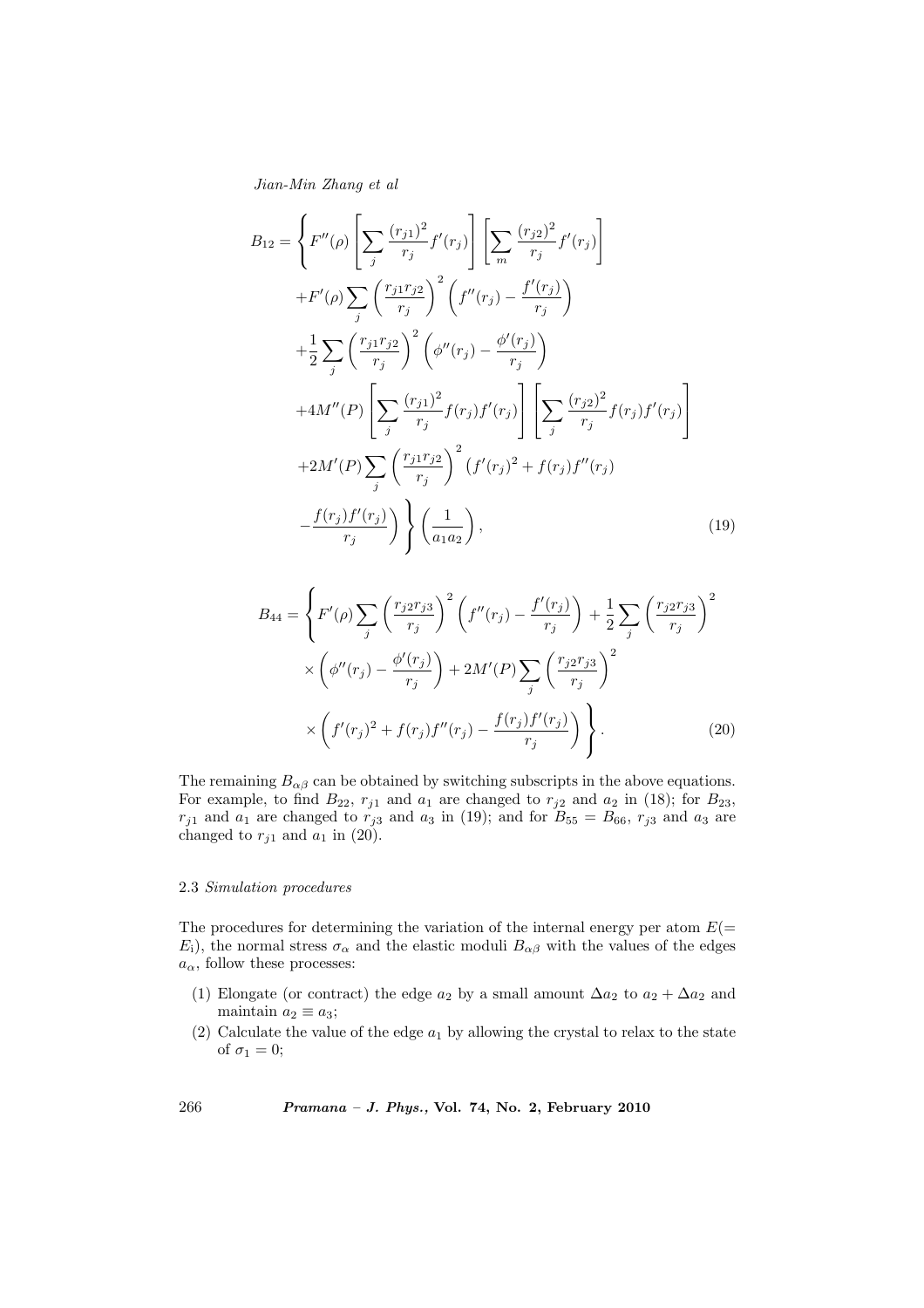

Figure 2. Variation of  $a_1$  with  $a_2$ . Figure 3. Variation of E and  $\sigma_2$  with  $a_2$ .





Figure 4. Variation of elastic moduli with a2.

Figure 5. Variation of the combinated elastic moduli with  $a_2$ .

- (3) Use  $(7)-(20)$  to calculate the internal energy per atom E, the normal stresses  $\sigma_2$  and  $\sigma_3$  and the elastic moduli  $B_{\alpha\beta}$ ;
- (4) Repeat the above processes many times until a sufficient deformation is achieved.

# 3. Results and discussions

The calculated lattice parameter  $a_1$ , the energy per atom  $E$  and the normal stress  $\sigma_2(\equiv \sigma_3)$ , the six independent elastic moduli  $B_{11}$ ,  $B_{12}$ ,  $B_{22}$ ,  $B_{23}$ ,  $B_{44}$  and  $B_{55}$ , and their combinations  $B_{22} - B_{23}$  and  $B_{11}(B_{22} + B_{23}) - 2B_{12}^2$  related to the stability criteria are shown in figures 2–5 respectively, as a function of edge  $a_2(\equiv a_3)$ . From figure 2 we know that, as is predicted, the lattice parameter  $a_1$  decreases with increasing  $a_2 (\equiv a_3)$ .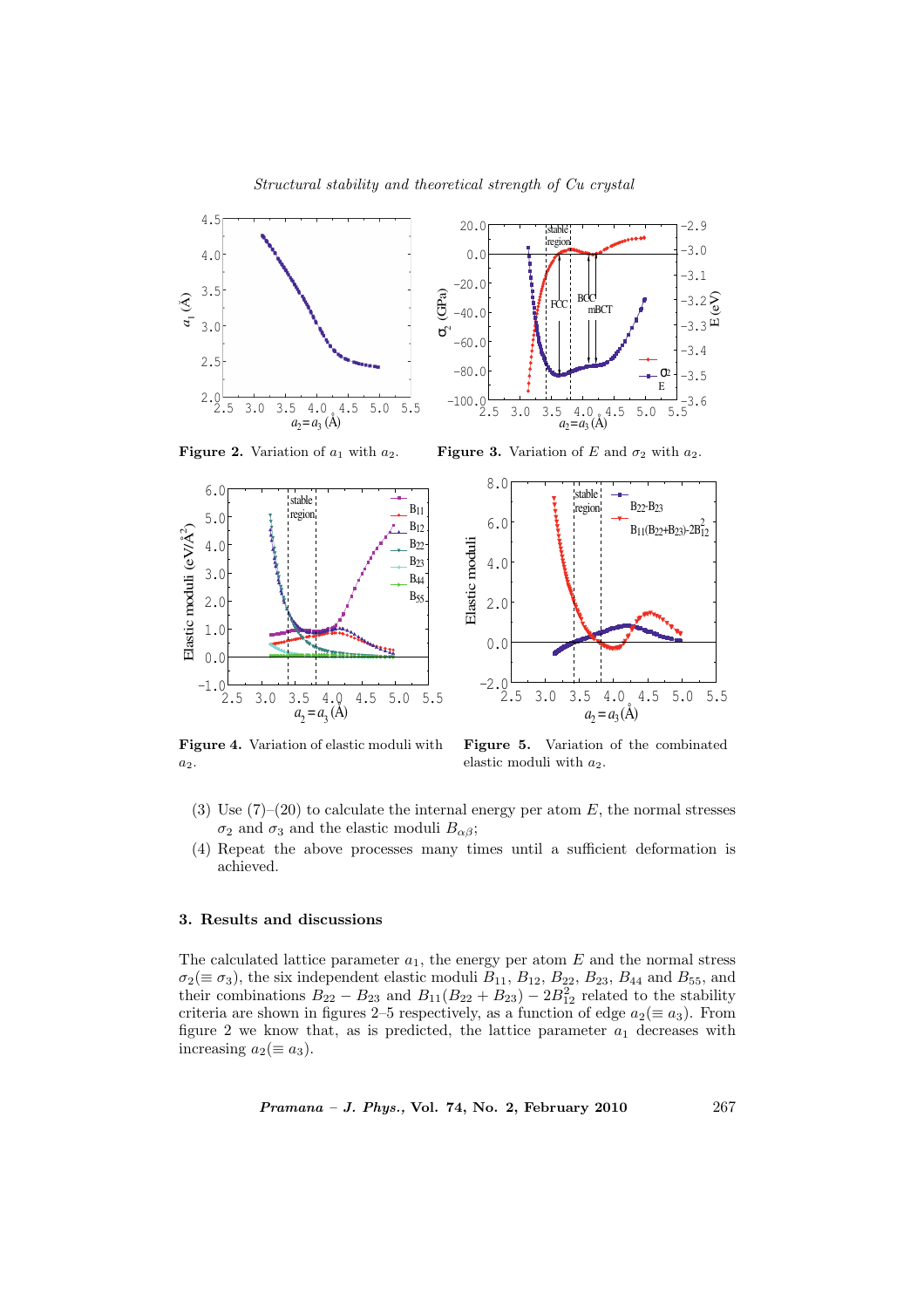Figure 3 shows that in the beginning the internal energy per atom  $E$  of the crystal achieves the lowest value of  $-3.501$  eV at  $a_2 = 3.62$  Å corresponding to the stress-free equilibrium FCC structure. With increasing lattice parameter  $a_2(\equiv a_3)$ , the internal energy per atom  $E$  increases firstly to the local maximum value of  $-3.465$  eV at  $a_2 = 4.09$  Å, then decreases slightly to the local minimum value of  $-3.466$  eV at  $a_2 = 4.21$  Å and then increases monotonously with further tension. There is an unconventional behaviour in the corresponding region for the stress. The stress  $\sigma_2(\equiv \sigma_3)$  passes through zero at two other values of lattice parameter,  $a_2 = 4.09$  Å and  $a_2 = 4.21$  Å. These two points correspond to a local maximum and a local minimum of the internal energy of the crystal, respectively. In detail, as the FCC crystal is subjected to unconstrained tension, the normal stress  $\sigma_2(\equiv \sigma_3)$ initially increases, then decreases, passing through zero and becoming negative at  $a_2 = 4.09$  Å and then increases passing through zero and becoming positive again at  $a_2 = 4.21$  Å. In compression region, a conventional behaviour is obtained. That is, by decreasing the lattice parameter  $a_2(\equiv a_3)$ , the normal stress  $\sigma_2(\equiv \sigma_3)$  decreases monotonously with a monotonous increase in the internal energy E.

As mentioned above, when an FCC crystal is subjected to equal biaxial stresses along the edges  $a_2$  and  $a_3$ , the homogeneously deformed crystal structure can be termed as a BCT structure (shown as black atoms in figure 1). The point of  $a_2 = a_3 = 4.09$  Å and correspondingly  $a_1 = 2.89$  Å, makes  $b_1 \equiv a_1 = 2.89$  Å and  $b_2 \equiv b_3 \equiv \frac{\sqrt{2}}{2}a_2 = \frac{\sqrt{2}}{2} \times 4.09 \approx 2.892$  Å, nearly satisfies the relation  $b_1 = b_2 = b_3$ . Thus this point corresponds to a BCC phase (specified by BCC in figure 3). This was also obtained by Milstein *et al* with central-force Morse potential calculation and termed as Bain phase transformation under unaxial loading. Since the BCC phase corresponds to the local maximum internal energy  $E_{\text{BCC}} = -3.465 \text{ eV}$ , it is unstable and would slip spontaneously into a metastable BCT phase (specified by mBCT in figure 3) with a local minimum internal energy  $E_{\text{mBCT}} = -3.466 \text{ eV}$  at  $a_2 = a_3 = 4.21$  Å. This process is termed as a spontaneous process, because it is driven by decreasing internal energy and so a small negative (compressive) stress is sensed in figure 3. The initial FCC phase corresponds to the lowest internal energy and is evidently the most stable structure. This is in correspondence with the actual behaviour of pure Cu which exists in the FCC phase.

In figure 5, the units of  $B_{22} - B_{23}$  and  $B_{11}(B_{22} + B_{23}) - 2B_{12}^2$  are eV/ $\AA^2$  and  $(eV/\AA^2)^2$ , respectively. It is found that the failure occurs firstly in compression when the condition  $B_{22} - B_{23} > 0$  is violated at the lattice parameter  $a_2 = a_3 =$ 3.41 Å where the lattice cannot support an additional compressive loading. Beyond this point, a further decrease in lattice parameter  $a_2 (\equiv a_3)$  leads to a monotonous decrease in the stress  $\sigma_2 (\equiv \sigma_3)$  as shown in figure 3. Correspondingly, failure occurs in tension region while  $B_{11}(B_{22} + B_{23}) - 2B_{12}^2 > 0$  is violated at the lattice parameter about  $a_2 = a_3 = 3.80$  Å where the lattice cannot accommodate enough stress. Beyond this point, a further increase in lattice parameter  $a_2(\equiv a_3)$  results in a decrease rather than an increase in tension stress  $\sigma_2(\equiv \sigma_3)$  as shown in figure 3. At these two points, the applied stress  $\sigma_2(\equiv \sigma_3)$  is equal to -15.131 GPa and 2.803 GPa, respectively. The stable region determined  $(3.41 \text{ Å} < a_2 < 3.80 \text{ Å}$ , between two vertical dashed lines in figures 3–5) satisfies the remaining two stability criteria  $B_{12} > 0$  and  $B_{23} > 0$  as can be seen in figure 4. Furthermore, the relations  $B_{11} = B_{22}, B_{12} = B_{23}$  and  $B_{44} = B_{55}$  are satisfied at  $a_1 = a_2 = a_3 = 3.62$  Å for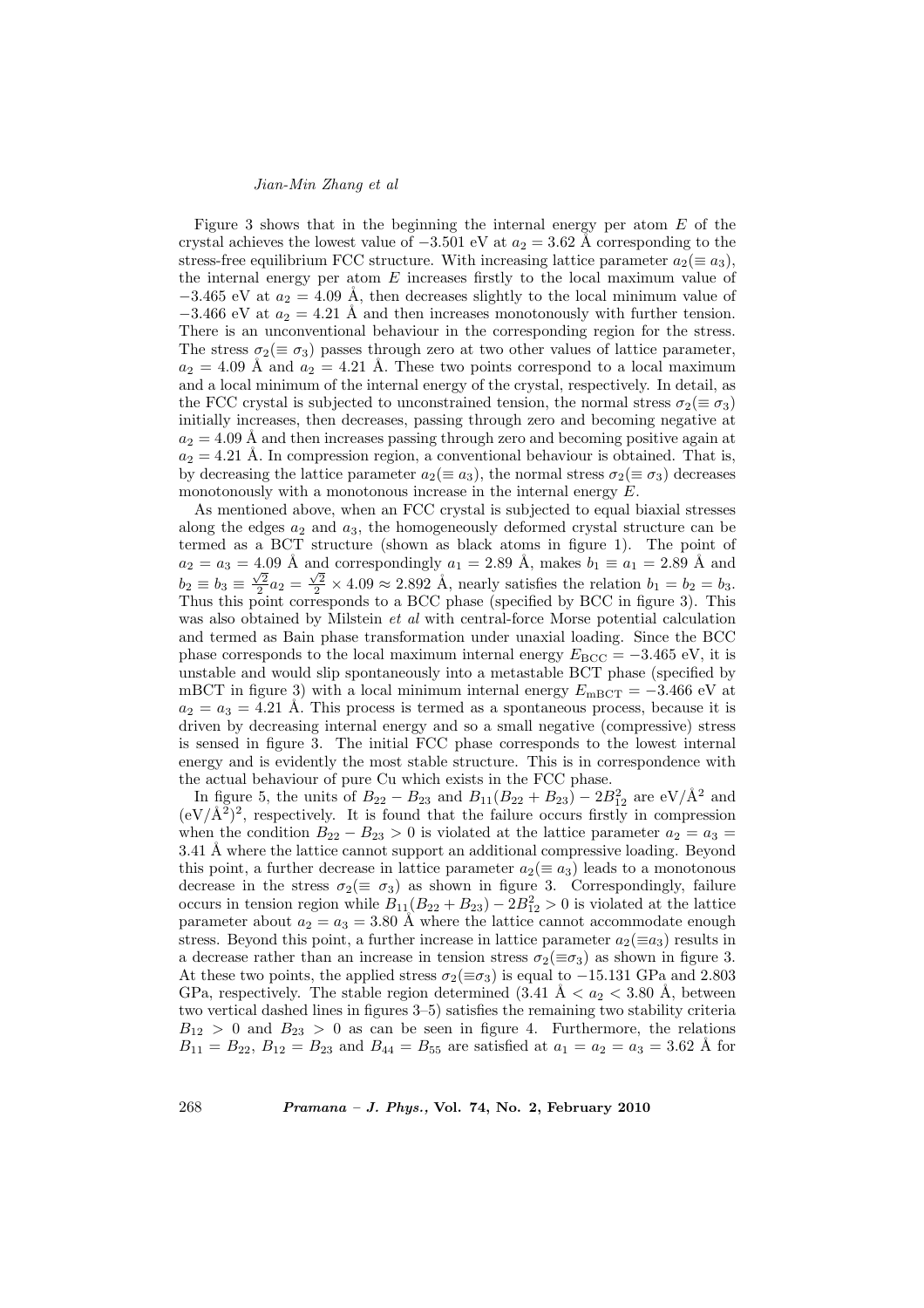FCC structure. It is worth mentioning that although figures 4 and 5 show that the other region 4.17 Å  $\lt a_2 \lt 5.0$  Å also satisfies the stability criteria (3)–(6), as can be seen in figure 3, the internal energy per atom  $E$  corresponding to this region is obviously higher than that in the region 3.41 Å  $\lt a_2 \lt 3.80$  Å. So the other region 4.17 Å  $\lt a_2 \lt 5.0$  Å is not a stable region but a metastable region. Thus, for the Cu crystal under equal biaxial loading along the edges  $a_2$  and  $a_3$ , the stability of the lattice ranges from  $a_2 = a_3 = 3.41$  Å to  $a_2 = a_3 = 3.80$  Å and the corresponding strain ranges from −5.801% to 4.972%; the theoretical strength is −15.131 GPa in compression and 2.803 GPa in tension.

### 4. Conclusions

The present paper studies the structural stability and theoretical strength of Cu crystal under equal biaxial loading by the MAEAM according to Milstein-modified Born stability criteria. The results are listed as follows:

- (1) The FCC phase has the lowest energy of −3.501 eV and this is the most stable phase, which is in agreement with the actual behaviour of pure Cu existed in the FCC phase, in spite of a stress-free BCC phase with the local maximum energy of  $-3.465$  eV appeared in tensile region would slip spontaneously (driven by consuming internal energy so a negative (compressive) stress is sensed) into the near neighbour stress-free mBCT phase with a local minimum energy of −3.466 eV.
- (2) The stable region of Cu crystal is determined by  $B_{22}-B_{23} > 0$  in compression and  $B_{11}(B_{22} + B_{23}) - 2B_{12}^2 > 0$  in tension.
- (3) The stable region is determined for the theoretical strength ranging from −15.131 GPa in compression to 2.803 GPa in tension and the corresponding strain ranges from  $-5.801\%$  to  $4.972\%$ .

#### Acknowledgements

The authors would like to acknowledge the State Key Development for Basic Research of China (Grant No. 2004CB619302) for providing financial support for this research.

#### References

- [1] S P Mararka, Mater. Sci. Eng. R19, 87 (1997)
- [2] P Chaudhair, J. Appl. Phys. 45, 4339 (1974)
- [3] P Børgesen, J K Lee, R Gleixner and C Y Li, Appl. Phys. Lett. 60, 1706 (1992)
- [4] S S Brenner, *J. Appl. Phys.* **27**, 1484 (1956)
- [5] H Kobayashi and Y Hiki, Phys. Rev. B7, 594 (1973)
- [6] C R Krenn, D Roundy, M L Cohen, D C Chrzan and J W Morris Jr, Phys. Rev. B65, 134111 (2002)
- [7] T Davenport, L Zhou and J Trivisonno, Phys. Rev. B59, 3421 (1999)